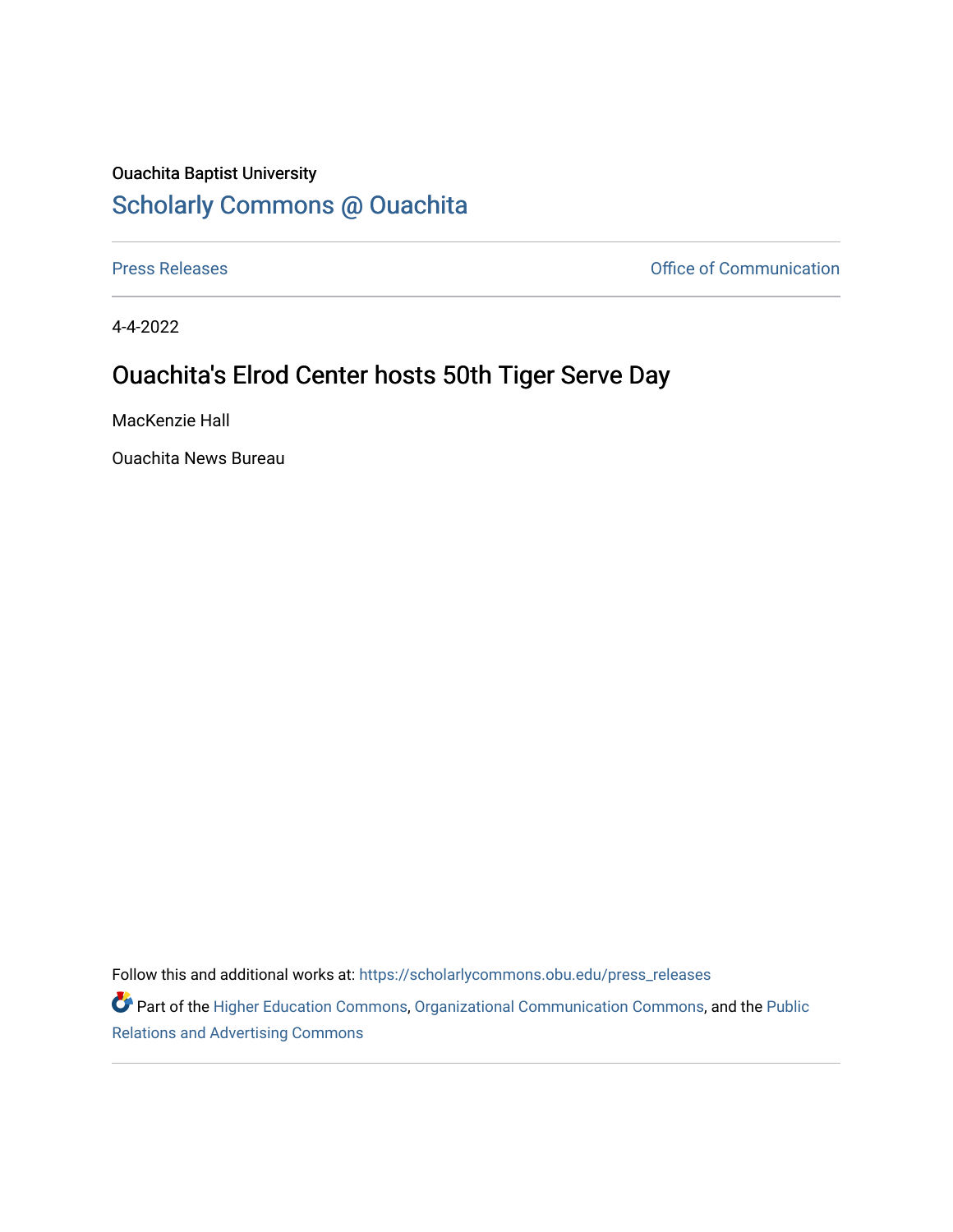



*Photo 1* Tiger Serve Day by Abby Blankenship

For immediate release **Ouachita's Elrod Center hosts 50th Tiger Serve Day** *By MacKenzie Hall* April 4, 2022 For more information, contact OBU's news bureau at [newsbureau@obu.edu](mailto:newsbureau@obu.edu) or (870) 245-5208

ARKADELPHIA, Ark.—The Ben M. Elrod Center for Family and Community at Ouachita Baptist University held its 50<sup>th</sup> Tiger Serve Day on Saturday, April 2, when more than 730 Ouachita students, faculty and staff gathered to complete 91 service projects at homes, nonprofits and churches across Arkadelphia. "One of my favorite things about Tiger Serve Day is the relational aspect of it. You might think our teams are in and out one day during the semester without further contact with our projects. In reality, we go to the same homes, nonprofits and organizations every semester," said Leigh Anne McKinney, associate director of the Elrod Center. "Our senior adults look forward to seeing us, and this semester we got to be back in their homes face-to-face. The relationship aspect is critical in what we do."

Tiger Serve Day brings the campus together for a morning of volunteer service once during the fall semester and once in the spring.

"I just love Tiger Serve Day, and I'm so thankful that Ouachita provides us this opportunity to go out into the community. I think it's important for us to go out and serve the elderly and find projects around town to make our community better," said Bethany LaTurno, a junior Christian studies major from Tulsa, Okla. "I think that is really what Ouachita is about: making yourself and others better while living a life that is honoring to God. This a great opportunity to show what it looks like to serve God and others."